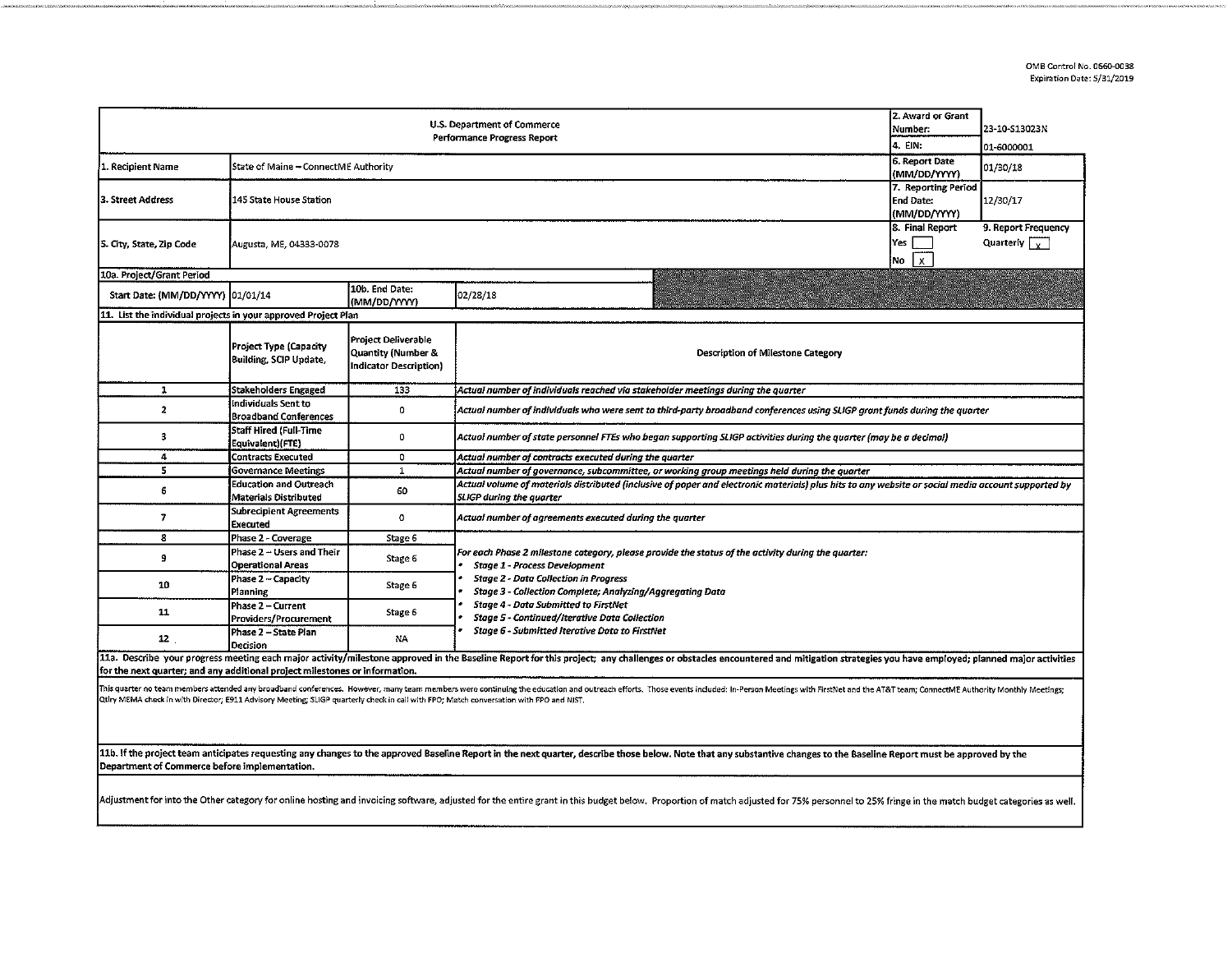| 11c. Provide any other information that would be useful to NTIA as it assesses this project's progress.                                                                                                                                                                                                                                       |                            |                      |                           |                      |                               |                   |                 |                                         |                                          |
|-----------------------------------------------------------------------------------------------------------------------------------------------------------------------------------------------------------------------------------------------------------------------------------------------------------------------------------------------|----------------------------|----------------------|---------------------------|----------------------|-------------------------------|-------------------|-----------------|-----------------------------------------|------------------------------------------|
| The ConnectME Authority is undergoing structural and personnel changes but is committed to fulfilling the requirements of this grant. An application for SLIGP 2.0 funds will be submitted by the Maine Office of Information                                                                                                                 |                            |                      |                           |                      |                               |                   |                 |                                         |                                          |
| a bureau within the Department of Administrative and Financial Services.                                                                                                                                                                                                                                                                      |                            |                      |                           |                      |                               |                   |                 |                                         |                                          |
| 11d. Describe any success stories or best practices you have identified. Please be as specific as possible.<br>From a program perspective, a decision by Maine Governor Paul LePage (made on July 31 and communicated on August 4) to participate in the FirstNet network is considered a success, as are numerous activities (including gove |                            |                      |                           |                      |                               |                   |                 |                                         |                                          |
| hoov participation and support)                                                                                                                                                                                                                                                                                                               |                            |                      |                           |                      |                               |                   |                 |                                         |                                          |
| 12. Personnel<br>12a. If the project is not fully staffed, describe how any lack of staffing may impact the project's time line and when the project will be fully staffed.                                                                                                                                                                   |                            |                      |                           |                      |                               |                   |                 |                                         |                                          |
|                                                                                                                                                                                                                                                                                                                                               |                            |                      |                           |                      |                               |                   |                 |                                         |                                          |
| N/A                                                                                                                                                                                                                                                                                                                                           |                            |                      |                           |                      |                               |                   |                 |                                         |                                          |
| 12b. Staffing Table - Please include all staff that have contributed time to the project. Please do not remove individuals from this table.                                                                                                                                                                                                   |                            |                      |                           |                      |                               |                   |                 |                                         |                                          |
| Job Title                                                                                                                                                                                                                                                                                                                                     | FTE%                       | Project (s) Assigned |                           |                      |                               |                   | Change          |                                         |                                          |
| Program Director, ConnectME<br>Authority                                                                                                                                                                                                                                                                                                      | 100%                       | SLIGP - all aspects  |                           |                      |                               |                   |                 |                                         | All as match time.                       |
|                                                                                                                                                                                                                                                                                                                                               |                            |                      |                           |                      |                               |                   |                 |                                         |                                          |
|                                                                                                                                                                                                                                                                                                                                               |                            |                      |                           |                      |                               |                   |                 |                                         |                                          |
|                                                                                                                                                                                                                                                                                                                                               |                            |                      |                           |                      |                               |                   |                 |                                         |                                          |
|                                                                                                                                                                                                                                                                                                                                               |                            |                      |                           |                      |                               |                   |                 |                                         |                                          |
| 13. Subcontracts (Vendors and/or Subrecipients)                                                                                                                                                                                                                                                                                               |                            |                      |                           |                      |                               |                   |                 |                                         |                                          |
| 13a. Subcontracts Table - include all subcontractors. The totals from this table must equal the "Subcontracts Total" in Question 14f.                                                                                                                                                                                                         |                            |                      |                           |                      |                               |                   |                 |                                         |                                          |
| Name                                                                                                                                                                                                                                                                                                                                          | <b>Subcontract Purpose</b> |                      | Type<br>(Vendor/Subject.) | RFP/RFQ Issued (Y/N) | Contract<br>Executed<br>(N/N) | <b>Start Date</b> | <b>End Date</b> | <b>Total Federal Funds</b><br>Allocated | <b>Total Matching Funds</b><br>Allocated |
| Tilson                                                                                                                                                                                                                                                                                                                                        | FirstNet SLIGP all aspects |                      | │Vendor                   | Y                    | Y                             | 10/1/2014         | 8/31/2018       | \$744,815.00                            | \$0.00                                   |
|                                                                                                                                                                                                                                                                                                                                               |                            |                      |                           |                      |                               |                   |                 |                                         |                                          |
|                                                                                                                                                                                                                                                                                                                                               |                            |                      |                           |                      |                               |                   |                 |                                         |                                          |
|                                                                                                                                                                                                                                                                                                                                               |                            |                      |                           |                      |                               |                   |                 |                                         |                                          |
| 13b. Describe any challenges encountered with vendors and/or subrecipients.                                                                                                                                                                                                                                                                   |                            |                      |                           |                      |                               |                   |                 |                                         |                                          |
| ∤NA                                                                                                                                                                                                                                                                                                                                           |                            |                      |                           |                      |                               |                   |                 |                                         |                                          |

 $\alpha$